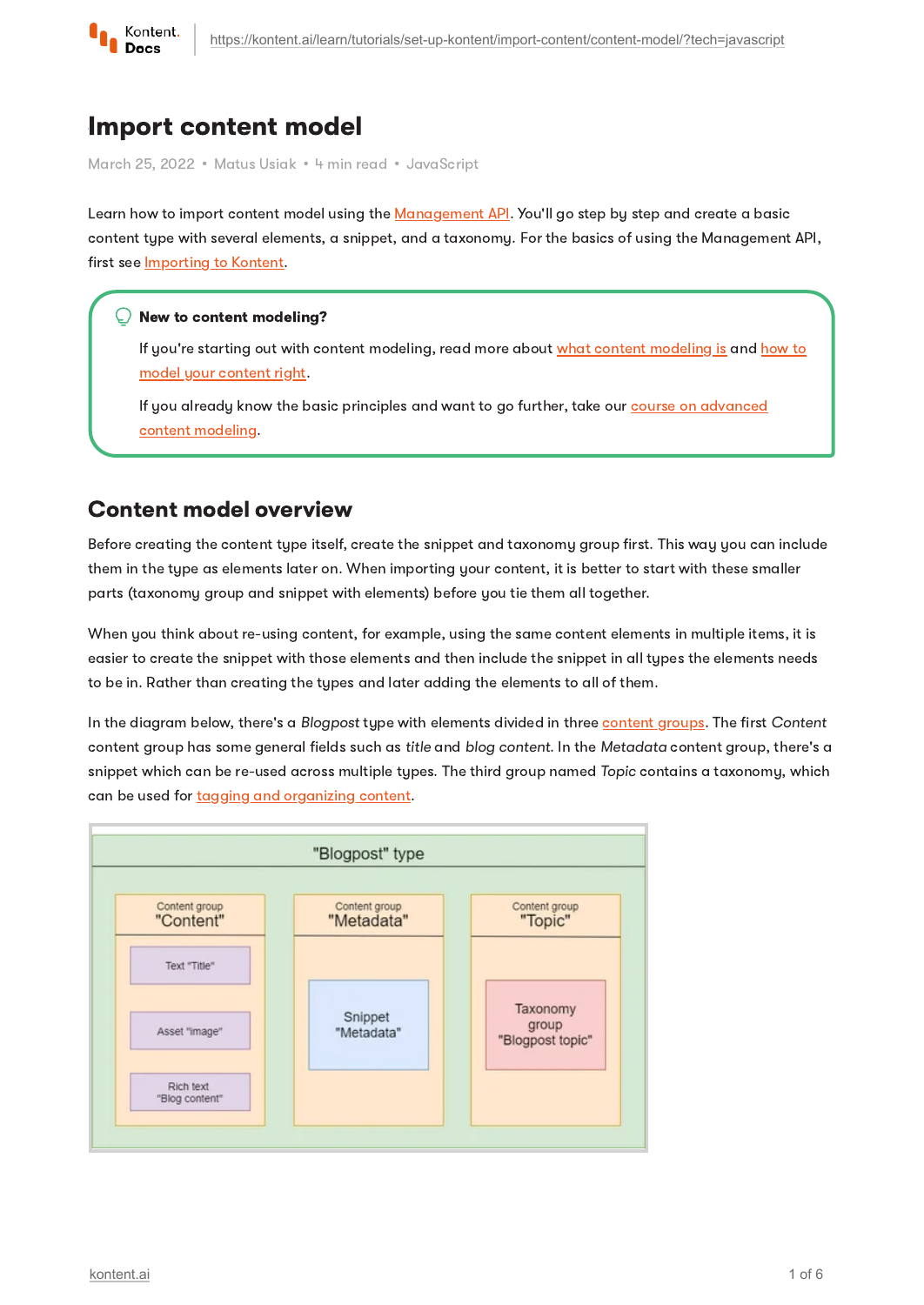

# 1. Add a content type snippet

Let's start with adding the snippet called Metadata with two elements.

To add a [snippet,](https://kontent.ai/learn/tutorials/manage-kontent/content-modeling/reuse-elements-with-snippets/) make a POST [request](https://kontent.ai/learn/reference/management-api-v2/#operation/add-a-content-type-snippet) with the following properties:

- Name which serves as a display name of the snippet.
- An array of <u>content [elements](https://kontent.ai/learn/reference/management-api-v2/#tag/Elements-in-content-types)</u> you want to have in the snippet.

**JavaScript** 

### 2. Add a taxonomy group

Now you can move onto adding a taxonomy group along with its terms. In this example, the taxonomy is called blogpost topic with terms like sport and technology stack. Both of these terms will serve as subgroups that will hold actual sports and programming languages. Taxonomies allow you to *[organize](https://kontent.ai/learn/tutorials/manage-kontent/content-modeling/create-taxonomies/) your content* into hierarchies.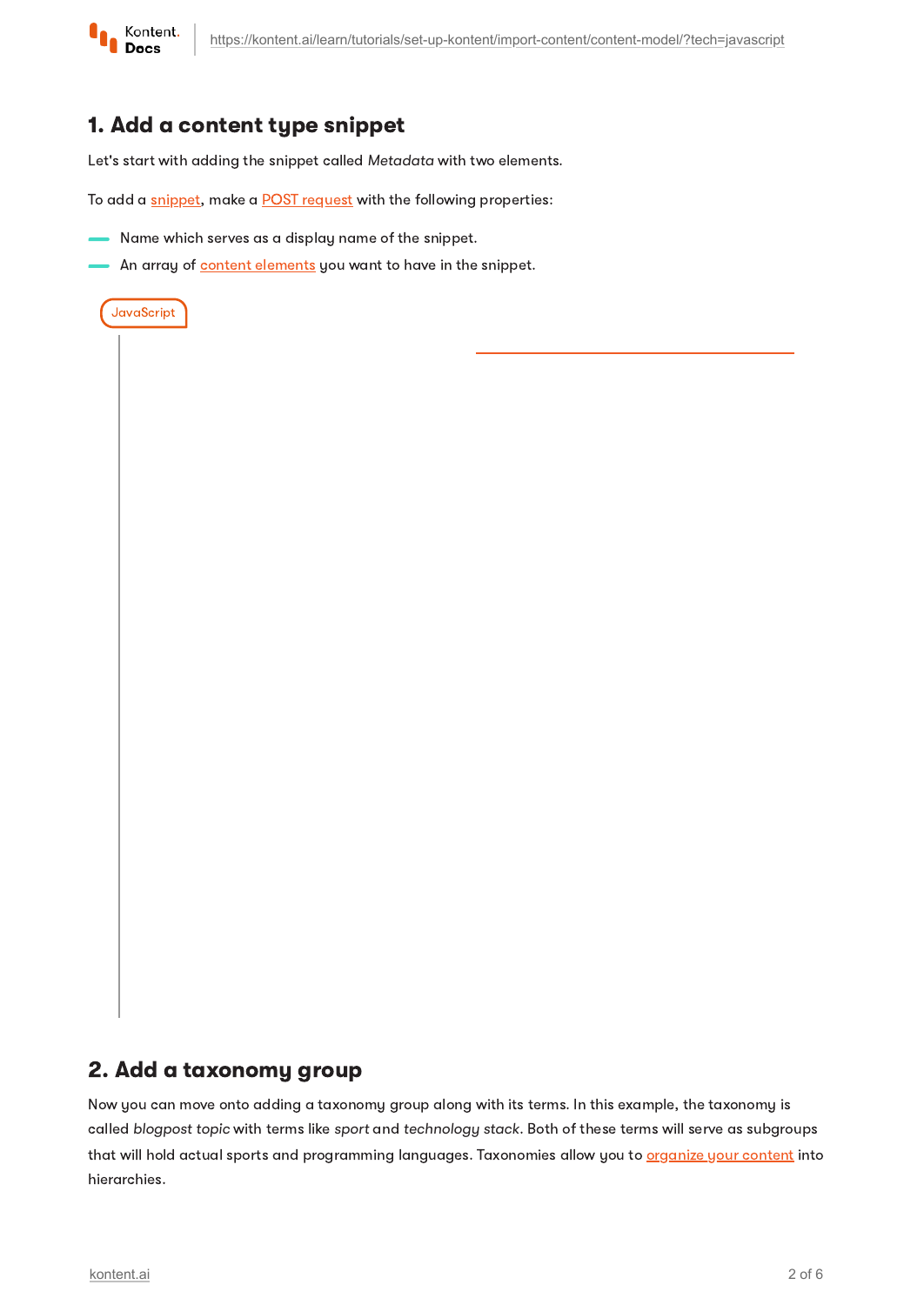

The sample taxonomy hierarchy looks like this:



To add the taxonomy group with its terms, make a POST [request](https://kontent.ai/learn/reference/management-api-v2/#operation/add-a-taxonomy-group) with these properties:

- Name which serves as a display name of the taxonomy group.
- An array of taxonomy terms which can have more terms within them, like JavaScript under Technology stack.

JavaScript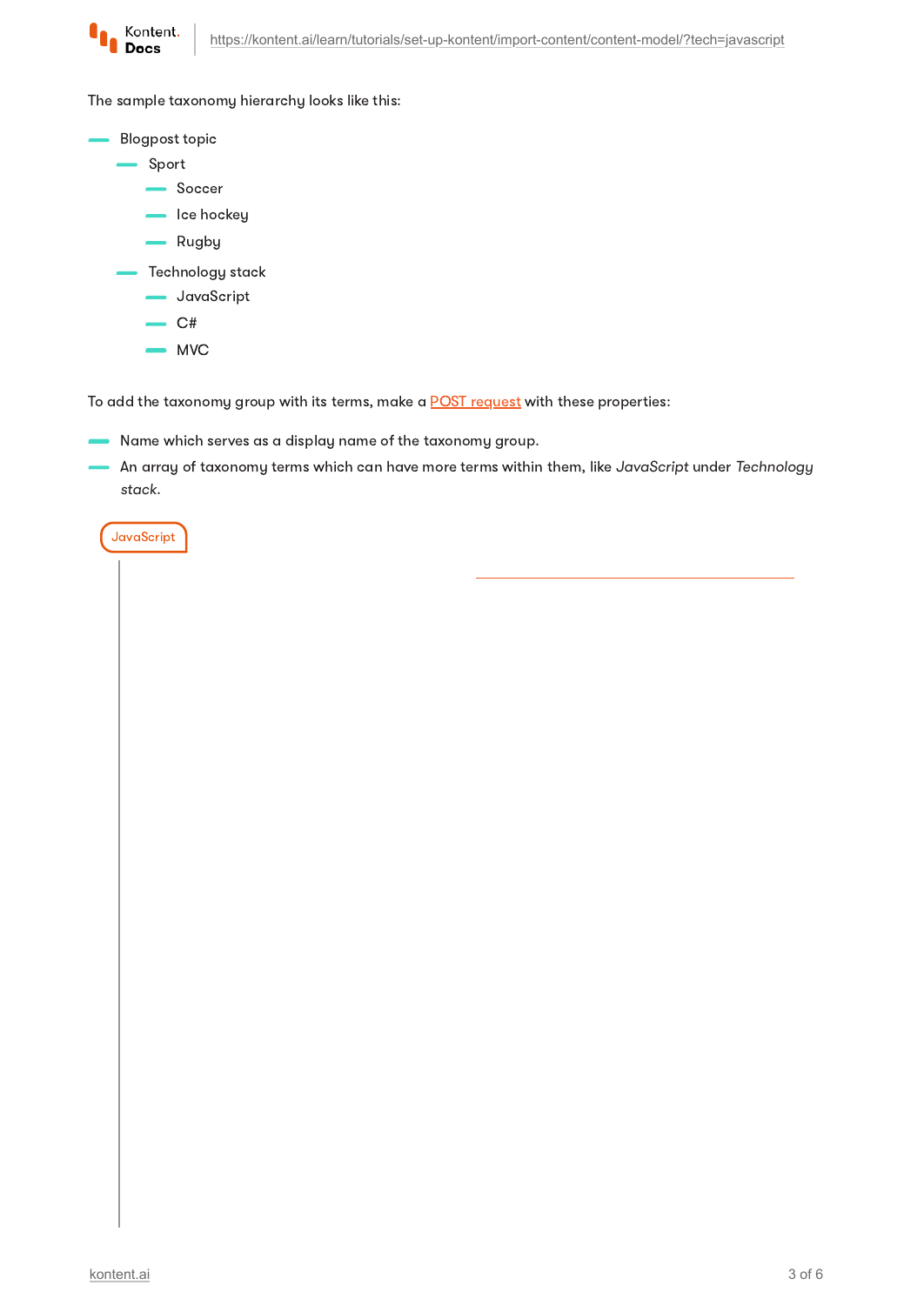

## 3. Add a content type

Finally, add the [content](https://kontent.ai/learn/tutorials/manage-kontent/content-modeling/organize-elements-with-content-groups/) type along with its content groups, as well as the content type snippet and taxonomy group you created earlier.

To add the content type with its elements, make a POST [request](https://kontent.ai/learn/reference/management-api-v2/#operation/add-a-content-type) with these properties:

- Name which serves as a display name of the content type.
- (Optional) The codename of the content type. If you don't specify the codename, it will be generated from the content type's display name. However, you can *change the [codename](https://kontent.ai/learn/reference/management-api-v2/#operation/modify-a-content-type)* later.
- An array of content groups with these properties:
	- Name used as a display name.
	- External ID of the content group. You'll reference the external ID when adding content elements to specific content groups.
	- An array of <u>content [elements](https://kontent.ai/learn/reference/management-api-v2/#tag/Elements-in-content-types)</u> that define structure of the type.

**JavaScript**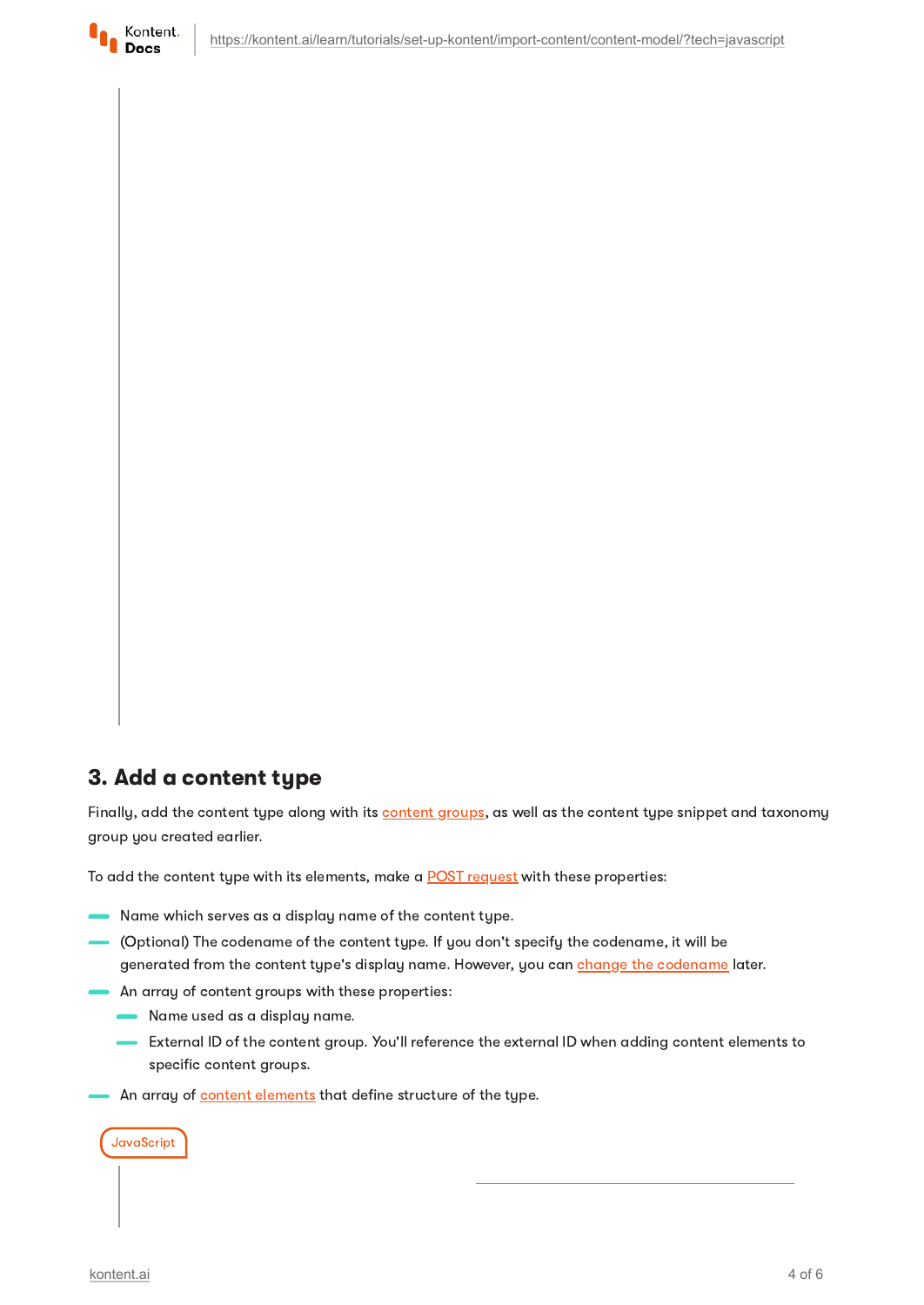